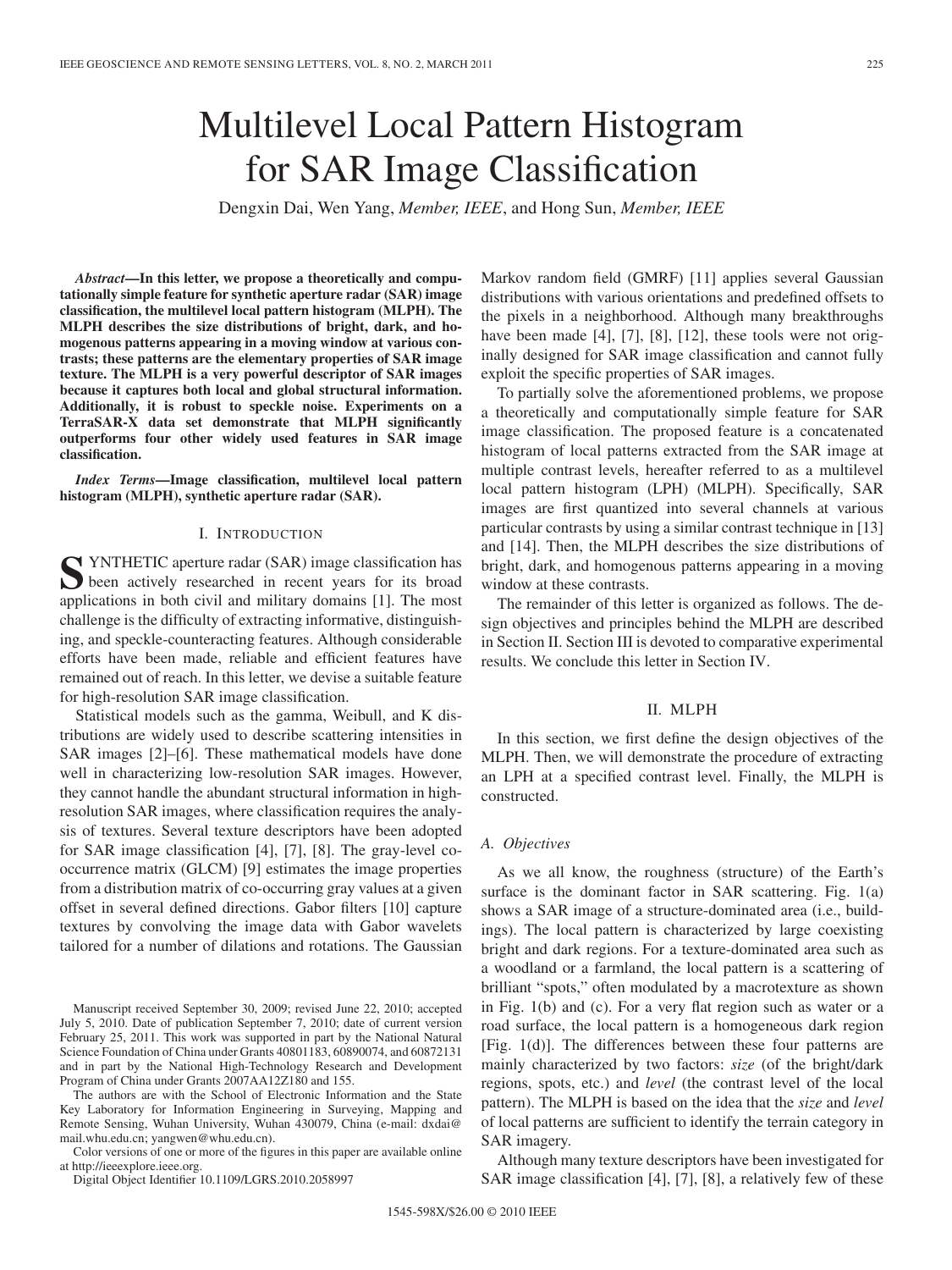$\overline{2}$  $\overline{3}$  $\overline{4}$  $[50-t, 50+t], t=4$ **Positive Matrix** Sub-histogram Threshold 90  $\Box$  $8<sup>5</sup>$ 80 53 54 54 52 50 47 90 25 32 85 87  $36$  $\overline{2}$  $\overline{3}$  $\overline{4}$  $\mathbf{1}$ Neighboring Set **Pattern Matrix Equal Matrix** Sub-histogram 3 5 7 9 11 13 15  $\mathbf{1}$ Local Pattern Histogram  $\overline{0}$  $\overline{2}$  $\mathbf{1}$ 3  $\overline{4}$ 5 Negative Matrix Sub-histogram

Fig. 2. Extracting an LPH from the neighborhood of a pixel. From left to right, the panels show the original intensity values, the quantization step, the matrixsplitting procedure, the subhistograms derived from the split matrices, and the LPH. The LPH is formed by concatenating the three subhistograms, and the subhistograms are computed based on (6) with  $B = 2$ .

have proven particularly suited for the task. To the best of our knowledge, this is the first paper to specifically investigate the discrimination power of the *size* and the *level* for SAR image classification.

#### *B. LPH*

In this section, we describe how to construct the LPH from an image. As an intuitive extension of LPH, the MLPH is proposed in the next section.

The LPH is based on the local behavior of pixel intensities; each pixel is compared to neighboring pixels within a moving window. There are three steps to the analysis: image quantization, matrix splitting, and histogram computation.

In the quantization stage, all pixel intensities within the window are compared to the intensity of the central pixel. Let <sup>g</sup>*<sup>c</sup>* denote the intensity of the central pixel. Then, all intensities in the range  $g_c \pm t$  are replaced with 0, intensities above this range are quantized to  $+1$ , and all others are replaced with  $-1$ . Mathematically, this quantization procedure can be formulated as an indicator function

$$
s(i) = \begin{cases} +1, & g_i > g_c + t \\ 0, & |g_i - g_c| \le t; \quad i \in [1, ..., h^2] \\ -1, & g_i < g_c - t \end{cases}
$$
 (1)

where  $g_i$  is the intensity of pixel i in the local window and  $t$ is a predefined threshold. The moving window is a square of size h. We refer to the quantized image in a local window as the "pattern matrix." An example of the quantization ( $h = 5$ ,  $t = 4$ ) is shown in the left panel of Fig. 2.

In the second step, the pattern matrix is split into three matrices: a "positive matrix"  $(PM)$ , an "equal matrix"  $(EM)$ , and a "negative matrix"  $(NM)$ . They are defined by the following indicator functions:

$$
PM(i) = \begin{cases} 1, & s(i) > 0 \\ 0, & \text{others} \end{cases}, \quad i \in [1, \dots, h^2] \tag{2}
$$

$$
EM(i) = \begin{cases} 1, & s(i) = 0 \\ 0, & \text{others} \end{cases}, \quad i \in [1, \dots, h^2] \tag{3}
$$

$$
NM(i) = \begin{cases} 1, & s(i) < 0 \\ 0, & \text{others} \end{cases}, \quad i \in [1, \dots, h^2] \tag{4}
$$

where i refers to a specific element of any matrix and  $s(i)$  is the ith element of the pattern matrix. The splitting procedure is shown in Fig. 2.

The three matrices play different roles in image representation. The positive matrix captures brilliant patterns, i.e., points or regions which are significantly brighter than the central pixel. The negative matrix describes dark patterns, and the equal matrix captures a homogenous region that includes the central pixel. The three matrices may seem redundant, but as the following histogram computation will show, this is not really true.

After splitting, a subhistogram is calculated for each matrix. The LPH is then formed by concatenating the three

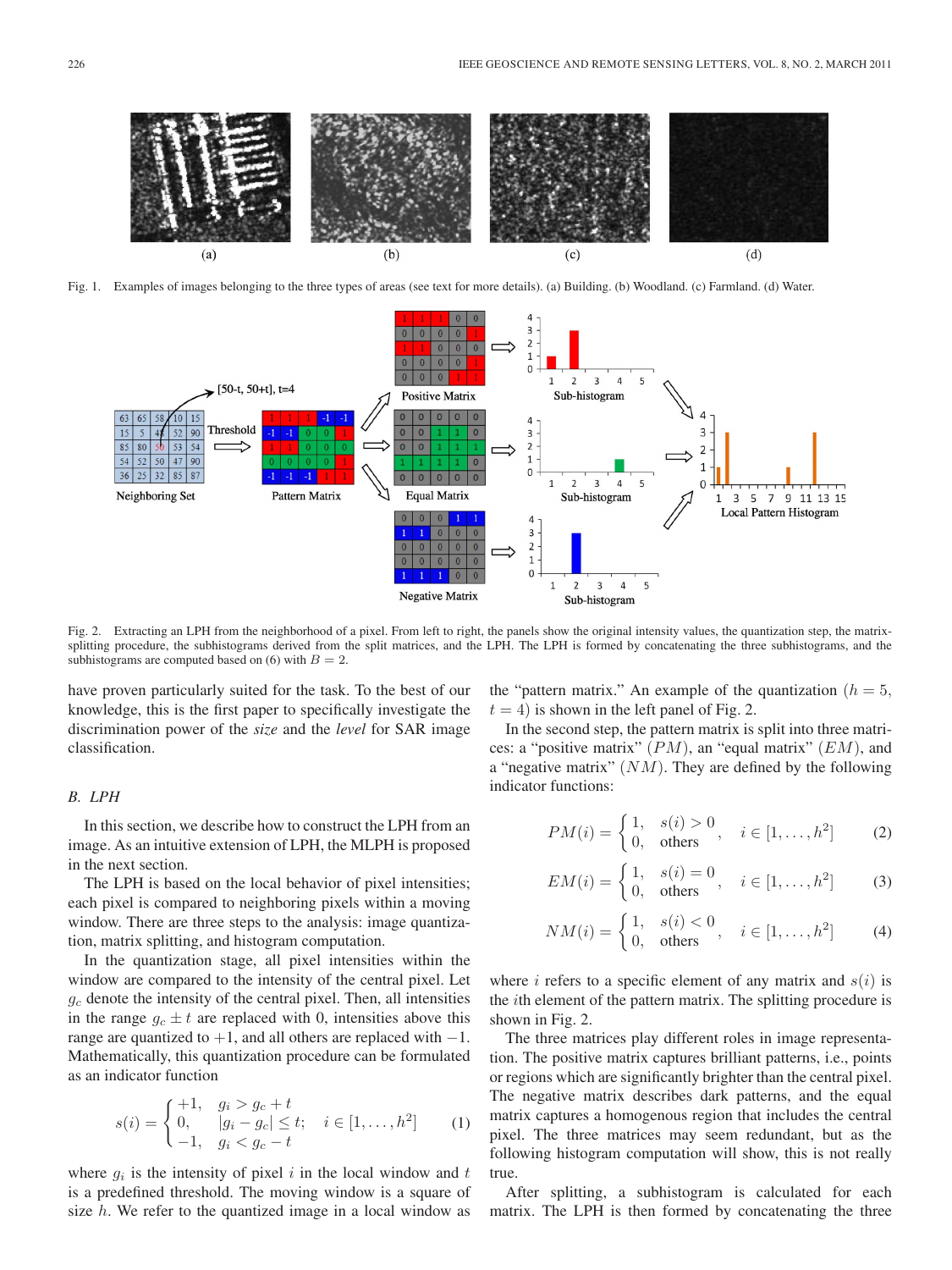subhistograms. In each matrix, elements with the value one are considered a foreground, while those with the value zero are considered a background. The local patterns counted in the LPH are continuous fragments of the foregrounds. Each fragment is assigned to a bin according to its number of pixels, thereby capturing the *size* of features in the foregrounds. For a given submatrix, let  $bins(k)$  denote the value of the kth bin and N the number of local patterns in the matrix. The subhistogram can then be built as follows:

$$
bins(k) = \sum_{n=1}^{N} \delta \left[ num(n) = k \right] \tag{5}
$$

where  $num(n)$  denotes the number of pixels in the *n*th local pattern. The function  $\delta[\cdot]$  is one if its argument is true and zero otherwise.

Theoretically, each subhistogram has  $h^2$  bins. However, to obtain a more compact representation, we combine them into a much smaller set of  $K$  (a hand-tuned parameter) bins. Several strategies are possible, but it is best to require that higher order bins represent a wider range than lower order bins. There are two reasons for this approach.

- 1) The larger the  $num(n)$ , the rarer the corresponding pattern is.
- 2) The ability of humans to discriminate local patterns decreases as  $num(n)$  increases. For instance, local patterns with 1 pixel and 3 pixels are obviously different, while patterns with 20 pixels and 22 pixels may be difficult to distinguish.

Here, one histogram-combining strategy is proposed

$$
vol(k) = B \times vol(k - 1), \qquad k \in [2, ..., K]
$$
  
s.t. 
$$
\sum_{l=1}^{K-1} vol(l) < h^2 \le \sum_{l=1}^{K} vol(l) \tag{6}
$$

where  $vol(k)$  denotes the "volume" [range in  $num(n)$ ] of the  $k$ th bin in the simplified subhistogram and  $B$  is a parameter to control the growth rate of  $vol(k)$ . Obviously, with the increase of B from 1 to  $+\infty$ , the strategy controls the resource distribution for  $vol(k)$  effectively. Therefore, it is a very general strategy to decrease the number of dimensions. Furthermore, it makes LPH invariant to scaling (normalized by the window size  $h$ ), an expected property in SAR image classification. LPH is obtained by concatenating the three simplified subhistograms.

## *C. MLPH*

Until now, we have only discussed the case of a single level (the fixed threshold  $t$ ). However, as shown in Fig. 1, different terrain categories will exhibit textures in SAR imagery at different *levels* (contrast levels). It is therefore important to analyze the image with multiple thresholds in order to obtain an informative and robust descriptor. The multilevel quantization technique is superior to the single-level technique because it can capture the detailed variations of intensities around the central pixel and because it is resistant to speckle noise. The MLPH is formed by concatenating LPHs extracted at multiple *levels*.

Several strategies may be used to select appropriate values of t. However, it is more effective to put resources into smaller t because pixel intensities within a local window are usually similar to each other. Thus, the spacing between consecutive thresholds should increase with  $t$ . In the following, we suggest a strategy to account for the fact that uncertainty (local variability) increases with the intensity threshold.

In this study, one type of  $t$ -defining strategy is proposed

$$
t_m = T \times t_{m-1}, \qquad m \in [2, \dots, M]
$$
  
s.t. 
$$
t_M < C \le t_{M+1}
$$
 (7)

where  $M$ , the total number of levels, is again a hand-tuned parameter,  $T$  is a parameter to control the growth rate of  $t$ , and  $C$ , a constant, is the maximum contrast value in the image. This is also a general strategy to select appropriate values of  $t$  by tuning T in the range  $[1, +\infty]$ . Thus, the total dimension of the MLPH is  $M \times 3 \times K$ .

## III. EXPERIMENTS

#### *A. Data Set and Experiment Setting*

In this section, we analyze the performance of the MLPH in terrain classification on TerraSAR-X imagery. Our data set is based on two entire TerraSAR-X images of Foshan in Guangdong province, China, and of Wuhan in Hubei province, China, both of which are  $48189 \times 25255$  pixels. The spatial resolution is about 3 m  $\times$  3 m. The true terrain classes for each region are labeled manually according to optical remote sensing imagery (SPOT) and related geographic information. Each pixel is assigned to one of the four semantic classes or *void*. The four classes are buildings, woodland, farmland, and water. Void pixels either do not belong to one of the four classes or lie near boundaries between classes, and were labeled as such to simplify the task of manual segmentation. About 11% of the pixels are unclassified ("void") in the experimental imagery. We ignore these pixels and their neighbors (within an  $h \times h$  window) both in training and testing. We randomly select 20% pixels of the Wuhan image as training data and adopt the entire Foshan image as test data. All reported results represent averages over ten train–test partitions.

Two sets of experiments are performed in this study. The first set compares the performances of the MLPH under various parameter configurations. The second set compares the MLPH to three other widely used texture descriptors and to a gray histogram.

The support vector machine (SVM) methodology is adopted for classification. The implementation used in this research is  $LIBSVM<sup>1</sup>$  with a linear kernel [15].

## *B. Results on the TerraSAR-X Data Sets*

In this section, we demonstrate the MLPH in TerraSAR-X image classification and analyze its performance for various choices of its input parameters. MLPH is calculated from a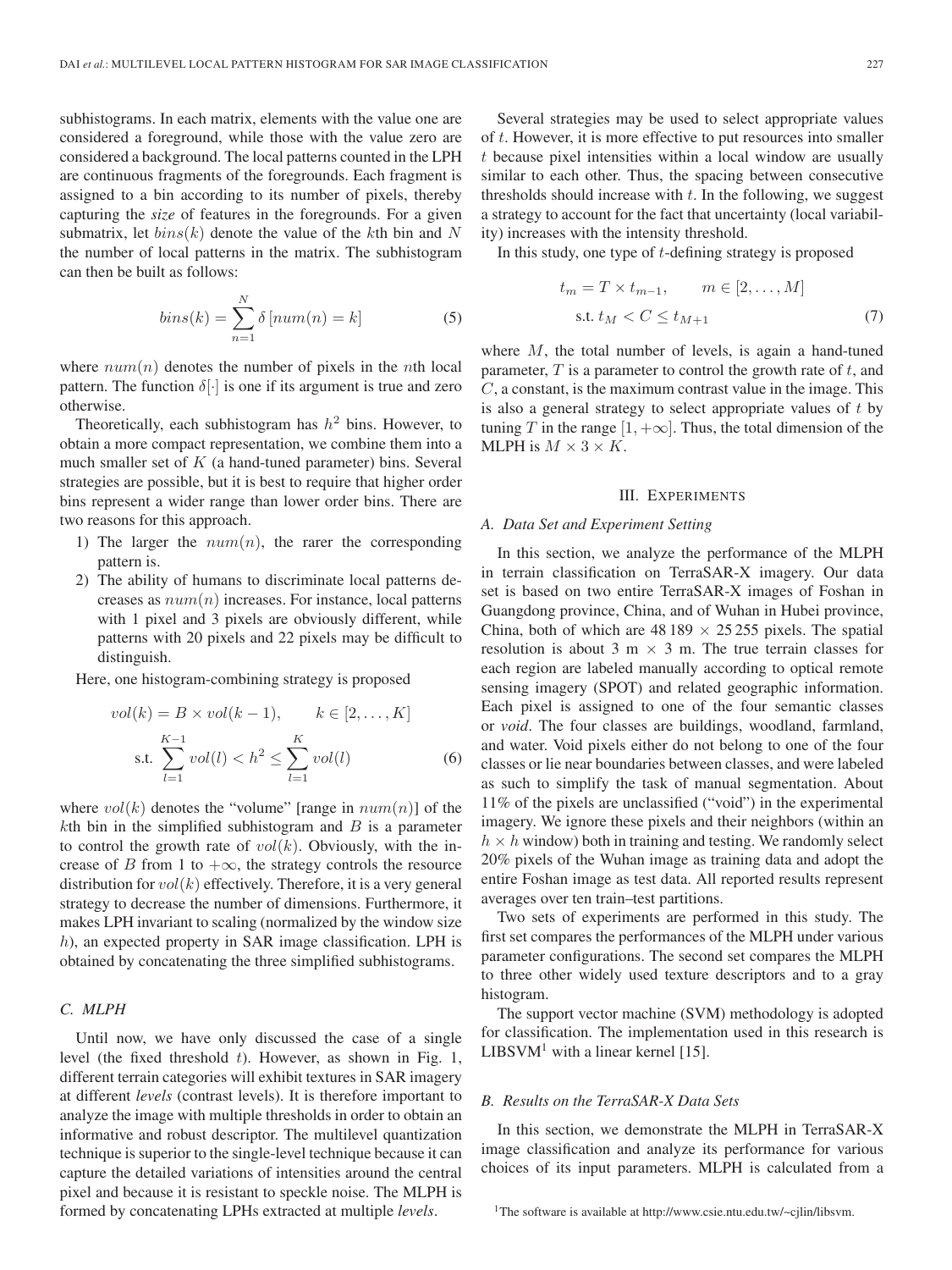

Fig. 3. Exemplar illustration  $(h = 5)$  of classification accuracy as a function of *B* and *T*. Other values of *h* obtain similar results.

quantized 8-bit SAR image, namely,  $C = 255$ . M is set to five since a larger one cannot boost the final performance.  $K$  is set to five to strike a balance between discrimination power and computational burden. Therefore, we mainly test the effects of the other three parameters:  $h$ ,  $B$ , and  $T$ .

Fig. 3 shows the classification accuracies with different  $K$ and  $T$ . Here, for ease of illustration, we fixed  $h$  to five. Other values of  $h$  achieve similar results in our experiments. In histogram combination,  $B = 2$  achieves the best results. In level determination,  $T = 2$  achieves the best results. What we can see from Fig. 3 is that too large values of  $B$  and  $T$  degrade the performance of MLPH, and so do too small values. It is worth emphasizing that the "optimal"  $B$  and  $T$  are almost certainly task dependent. Therefore, the various parameter configurations should be tested again when classifying other types of images. New binning and level strategies could also be designed for individual tasks.

Fig. 4 shows the classification accuracies with different h. From Fig. 4, we can conclude that  $h$  affects the performance of MLPH substantially. Therefore, a suitable selection of  $h$  is important for using MLPH. It is worth noticing that the optimal h is dependent on the image resolution and the classification task. In this work, with the resolution of 3 m  $\times$  3 m and the four defined categories (buildings, woodland, farmland, and water),  $h = 5$  achieves the best performance in TerraSAR-X image classification.

### *C. Comparison With Other Methods*

In this section, we compare the MLPH to four widely used features in SAR image classification: GLCM, Gabor filters, GMRF, and the gray histogram. Each feature is implemented with its optimal parameters, which are determined experimentally. GLCM is implemented in a moving window of  $5 \times 5$ pixels on a quantized 4-bit SAR image and calculates four statistics: contrast, entropy, correlation, and homogeneity. Four directions ( $0^\circ$ , 45 $^\circ$ , 90 $^\circ$ , and 135 $^\circ$ ) and two distances (one or two pixels) are used. MLPH, GMRF, Gabor filters, and the gray



Fig. 4. Classification accuracy as a function of *h*.

TABLE I CLASSIFICATION ACCURACIES ON THE TERRASAR-X DATA SET BY THE SVM WITH DIFFERENT FEATURES (IN PERCENT)

|                  | Hist  | <b>GLCM</b> | Gabor | <b>GMRF</b> | <b>MLPH</b> |
|------------------|-------|-------------|-------|-------------|-------------|
| <b>Buildings</b> | 85.01 | 87.72       | 86.47 | 87.41       | 88.08       |
| Farmland         | 68.11 | 79.71       | 64.62 | 65.56       | 82.77       |
| Woodland         | 73.84 | 61.86       | 57.01 | 59.13       | 76.52       |
| Water            | 90.69 | 88.74       | 79.09 | 87.15       | 90.16       |
| Average          | 78.73 | 79.66       | 71.97 | 74.52       | 84.08       |

histogram are used on a quantized 8-b SAR image. Gabor filters are implemented on six scales and eight orientations, and their energies are used as classification features. GMRF is calculated in a moving window of  $25 \times 25$  pixels. MLPH is used with the optimal settings obtained in the previous section.

Table I lists the classification accuracies obtained by SVM for the five descriptors. The accuracies are the percentage of image pixels belonging to each class that were assigned to the correct class. From Table I, we conclude that MLPH significantly outperforms the other four widely used descriptors in SAR image classification.

The superiority of MLPH can be attributed to four advantages. First, MLPH directly exploits the *size* and the *level* of the local patterns. Second, the MLPH is shape invariant, rotation invariant, and scale invariant. These properties are important because textures representing the same terrain type may vary with respect to the shapes and contrasts of bright local patterns and the direction of any large-scale trends. Third, MLPH is robust to speckle noise because it employs multiple thresholds. Fourth, in addition to capturing local information, the MLPH contains information on the global structure of the image. This is evident in the strong correlations obtained between MLPHs calculated from neighboring positions, for example,  $MLPH(x, y)$  and  $MLPH(x + 1, y)$ . These two histograms must be correlated to each other since they both compare the intensities of pixel  $(x, y)$  and pixel  $(x + 1, y)$ . Many other direct and indirect relationships exist in the two windows, of course. Both types of constraints can propagate information regarding the local structure from one window to the next; therefore, the relationship between local windows can persist over large distances. The MLPH therefore implicitly captures